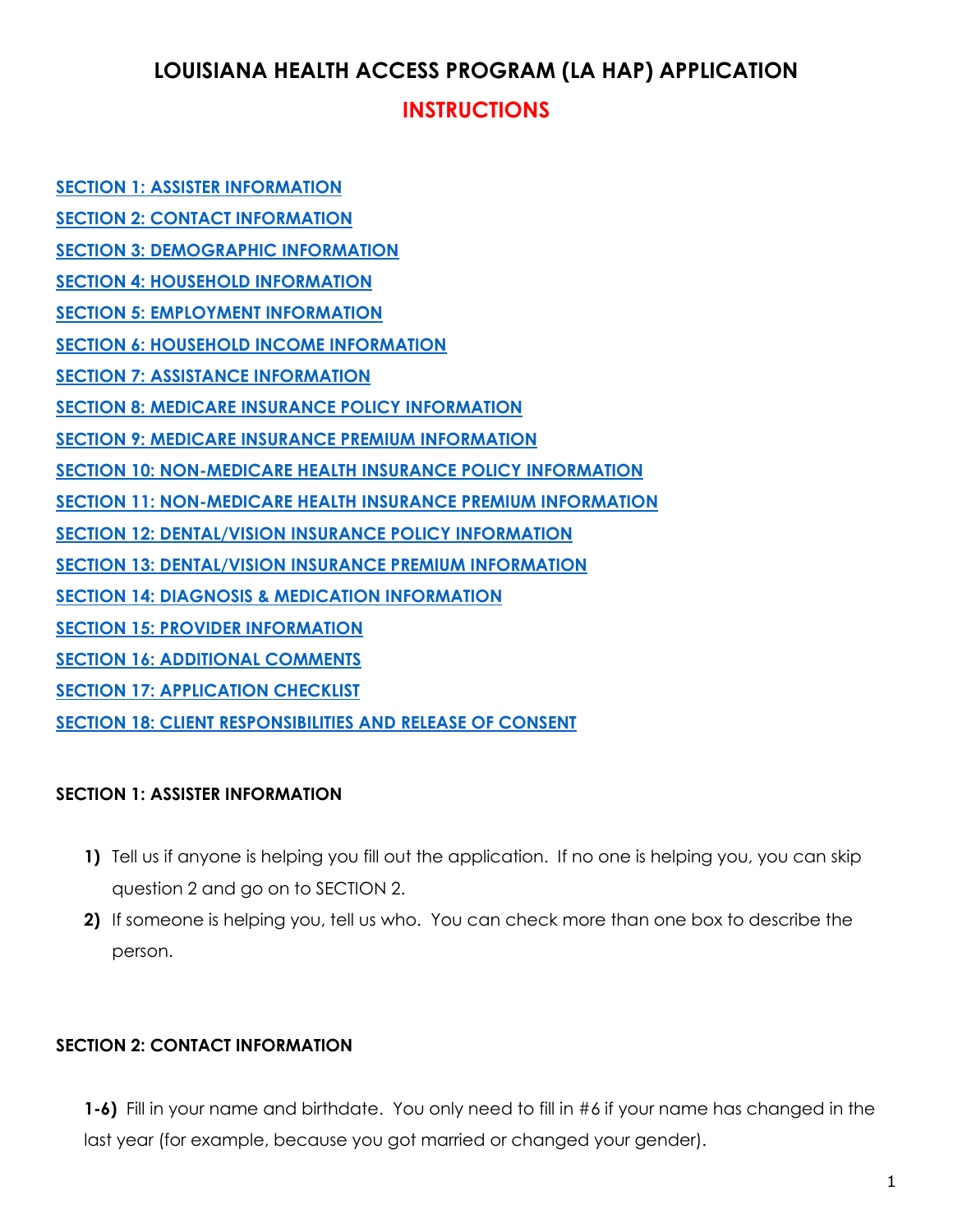**8)** You can check the box marked "I do not have a SSN" if you don't have a Social Security Number. You can still apply for LA HAP even without an SSN.

**9)** If your language preference is English, you can leave this question blank.

**10-15)** Tell us if you are homeless, and then fill in your residential address. This is the address where you actually live/sleep, even if you don't get mail there. If you are homeless, you should still tell us where you sleep—for example, at a shelter or near a particular street. You should use a Louisiana address.

**16)** Tell us if we can send mail to your residential address. If you don't want us to send mail there, check "no." If "no," you MUST give us a different mailing address in 17-20 where we can send you mail.

**17-21)** If you answered "yes" to 16, you can leave these blank. If you answered "no," fill in the address where you want us to send you mail. This could be a friend's house, a service agency, a P.O. box, etc. You should use a Louisiana address.

**22-24)** Providing this contact information is optional. LA HAP will use your phone number to contact you if they have a question about your application. You can check "no phone" if you do not have a phone number.

**25-28)** Let us know if there is someone else we can talk to you about your application if we can't contact you, like a friend or relative. Only choose a person that we can talk to freely (i.e. that knows your health status; that you are a LA HAP client; etc). If there isn't anyone we should talk to besides you, check "no" in 25 and skip to SECTION THREE.

#### <span id="page-1-0"></span>**SECTION 3: DEMOGRAPHIC INFORMATION**

- **1)** Tell us your gender as you choose to identify.
- **2)** Tell us your race. You only need to answer 2a if you identify as "Asian," and you only need to answer 2b if you identify as "Native Hawaiian or Pacific Islander."
- **3)** Tell us your ethnicity. Make sure you've answered BOTH the "Race" and "Ethnicity" questions. Make sure that if you identify as "Hispanic or Latina/o," you also answer 3a.
- **4)** You can choose more than one relationship status. If you are separated from your spouse but not yet divorced, you can select "Married and not living with spouse."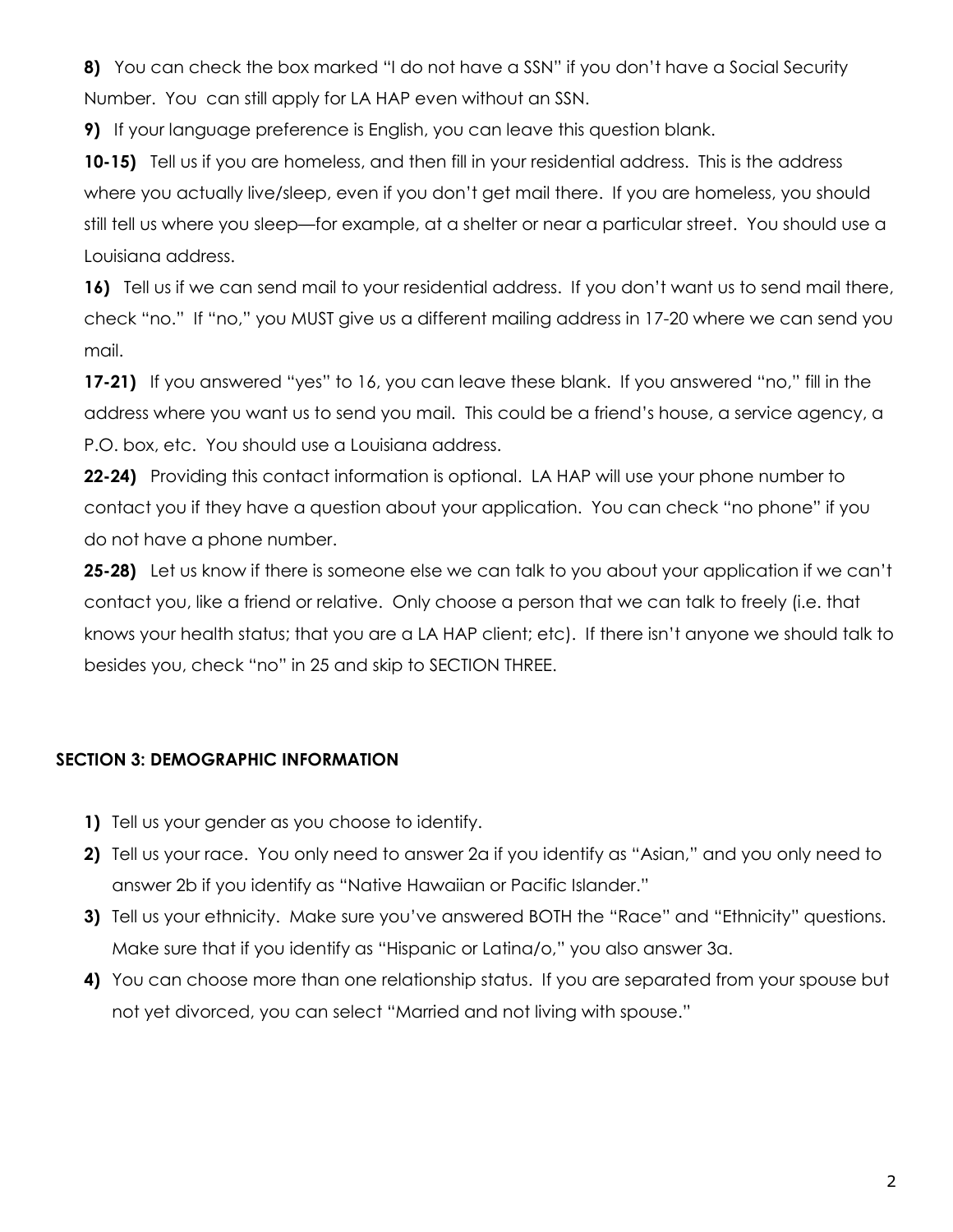#### <span id="page-2-0"></span>**SECTION 4: HOUSEHOLD INFORMATION**

- **1)** Tell us your federal tax filing status as you reported it on your most recent tax forms. If someone claims you as a dependent, tell us their relationship to you "father," "grandparents," etc.). Or, if you do NOT file taxes and no one claims you as a dependent, check the box that describes your situation. For example, you may not be required to file taxes if your income is below the "filing threshold" (the minimum amount of money you make in a year that requires you to file taxes). If you are required to file taxes but you do not, tell us why in 1a. This will NOT affect your eligibility for LA HAP and it will NOT be reported to the IRS.
- **2)** There are three definitions of "household." Read them carefully and pick the definition that applies to you. This may mean that some people who live with you aren't considered part of your "household," or that your "household" includes some people who don't live with you.
	- **If you file taxes as "Single," "Married filing jointly," "Married filing separately," or "Head of Household,"** you are a **TAX FILER**. Your household members are: your spouse IF they live with you and anyone you claim as a dependent on your tax return. If your spouse lives with you, they are part of your household even if you don't file taxes together.
	- **If someone else files taxes and claims you as a dependent**, you are a **TAX DEPENDENT**. Your household members are: your spouse IF they live with you, the person who claims you as a dependent, that person's spouse, and any other dependents they claim.
		- o There are 3 EXCEPTIONS for tax dependents. If one of these situations describes you, you are a NON-FILER and you should follow non-filer rules for household:
		- o *You are claimed as a dependent by a tax filer other than a parent or spouse*
		- o *You are 18 or younger and living with two parents or stepparents who do not intend to file a joint tax return*
		- o *You are 18 or younger and claimed as a dependent by a non-custodial parent*
	- **If you don't file taxes at all and no one claims you as a dependent**, you are a **NON**-**FILER**. Your household depends on your age. In this case, all members of your household must live in the same place as you.
		- o If you are 19 or older, your household members are (if they live with you): your spouse and your children who are 18 and younger. "Children" includes natural, adopted, or stepchildren. Children who are 19 or older don't count as part of your household.
		- o If you are 18 or younger, your household members are (if they live with you): your spouse, your children who are 18 and younger, your parents, and your siblings. This includes natural, adopted or stepchildren/parents/siblings.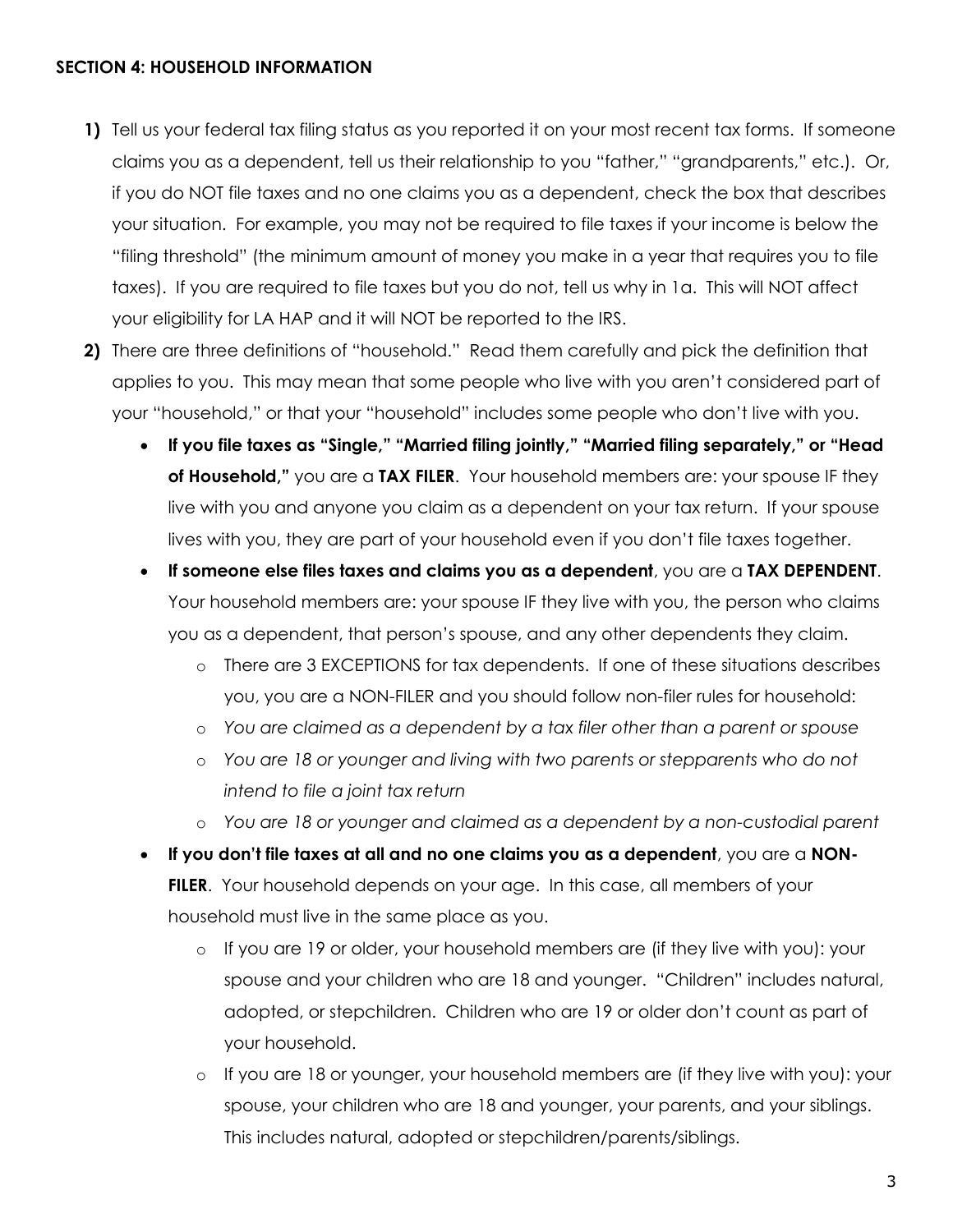Using the right definition, write down the relationship to you (for example: brother, daughter, etc.) of every person in your household, their age, and whether or not they have any income. You don't need to write their names. You can find more information about income in Section 6.

**3)** Use the comments field to tell us anything else you think we should know: for example, that someone in the house doesn't know your health status, etc.

### <span id="page-3-0"></span>**SECTION 5: EMPLOYMENT INFORMATION**

- **1)** Choose the type of employment you have. If you do not work (You check that you are Unemployed, Retired, or Medically Unable to Work), you can skip questions 2 and 3.
- **2)** We need to know the names of who you work for so that we will know what sort of income documentation to look for. We will NOT contact your employer.
- **3)** We need to know how often you are paid so that when you give us income documentation, we can use it to calculate your yearly income.

### <span id="page-3-1"></span>**SECTION 6: HOUSEHOLD INCOME INFORMATION**

If you have any of these kinds of income, check the box marked "I receive this" next to the type of income you have. If someone else in your household BESIDES you has any of these kinds of income, check the box marked "Someone in my household receives this." Remember you are using the definition of "household" from Section 4.

Many of these types of income are very rare. Usually if you're not sure what one of the income types means, it means you don't have that type of income. If you have questions about any of these, you can call us at 504-568-7474.

If YOU do not have any income, check "No Income of Any Kind" under "I receive this." If NO ONE ELSE in your household has any income, check "No Income of any kind" under "Someone in my household receives this."

Also tell us if you or anyone else in your household has any DEDUCTIONS from income. Deductions are certain types of expenses you may have that lower your adjusted gross income. Many of these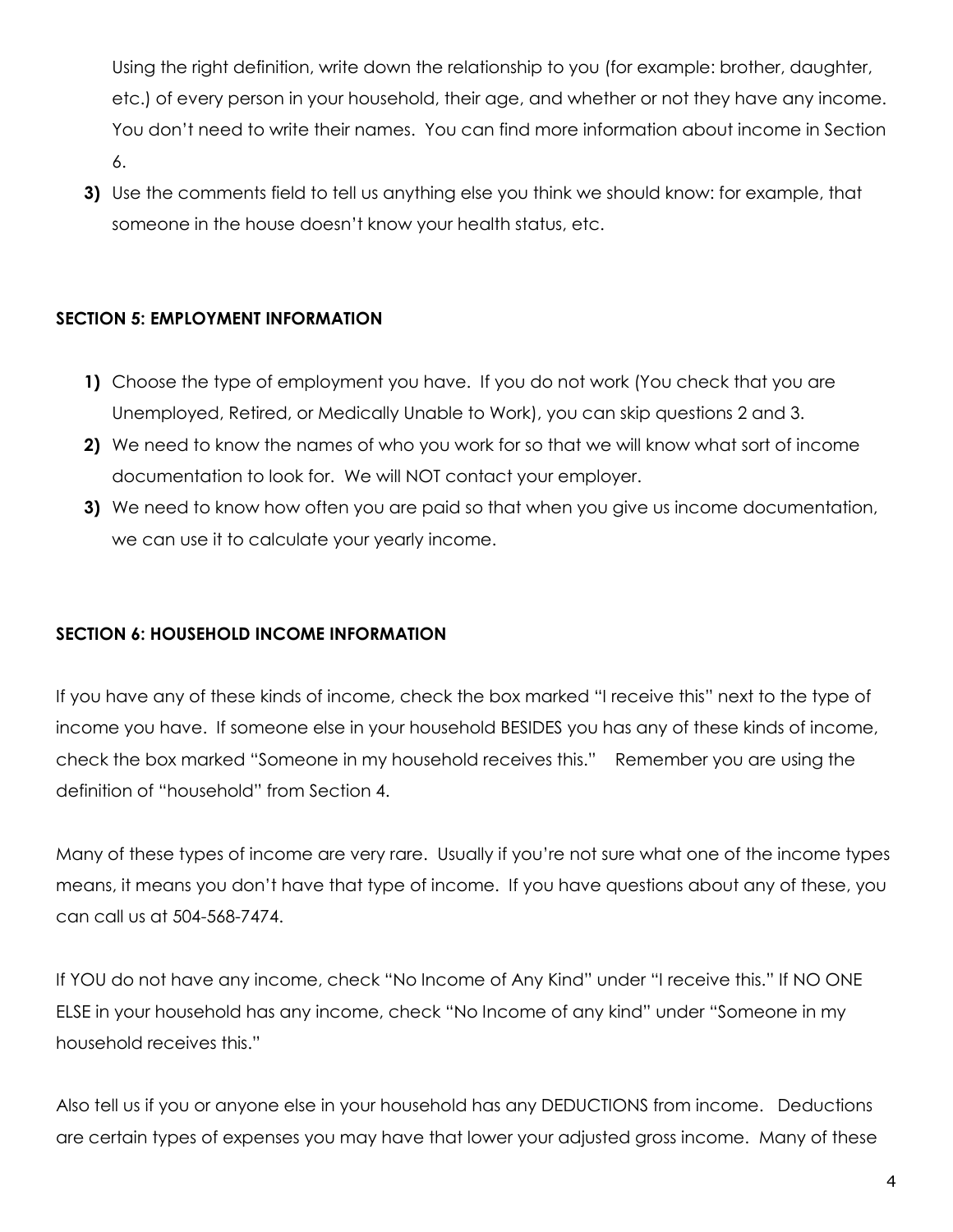deductions are very rare. Student loan interest paid and alimony paid are the most common kinds, but you should also declare these types of deductions if you have them:

- Educator expenses
- Reservists, Performers, and Fee-based government officials
- Health Savings Account
- Moving expenses
- Deductible part of self-employment tax
- Self-employed SEP, SIMPLE and qualified plans
- Self-employed health insurance deduction
- Penalty on early withdrawal of savings
- Alimony paid
- IRA deduction
- Student loan interest paid
- Tuition and fees
- Domestic production activities

**Remember to attach income documentation to your application**. **We need proof of every type of income and deduction that you and any member of your household receives.** The exceptions are: Supplemental Security Income (SSI), Child Support received, Veterans' payments, or Temporary Assistance to Needy Families (TANF) or Supplemental Nutrition Assistance Program (SNAP). These types of income are not considered part of your income and you don't need to provide documentation of them.

Acceptable types of income include:

- Pay stubs indicating gross amount paid
- Bank statements
- W-2 tax forms
- 1040, 1040A, or 1040EZ forms
- 1099 tax forms
- Benefit award letters (Social Security, pension, unemployment etc.)
- Legal affidavit attesting to income/nonincome

If you do not have any income AND neither does anyone in your household, we still need documentation of this. LA HAP has a "Certification of No Income" form you can print from [www.lahap.org](http://www.lahap.org/) under "Forms and Applications" and attach to your application. You can also send a legal affidavit stating you have no income or a letter from the unemployment office. If you do not have income but another household member does, you do NOT need to send your own proof of no income—just send documentation of your household members' income.

#### <span id="page-4-0"></span>**SECTION 7: ASSISTANCE INFORMATION**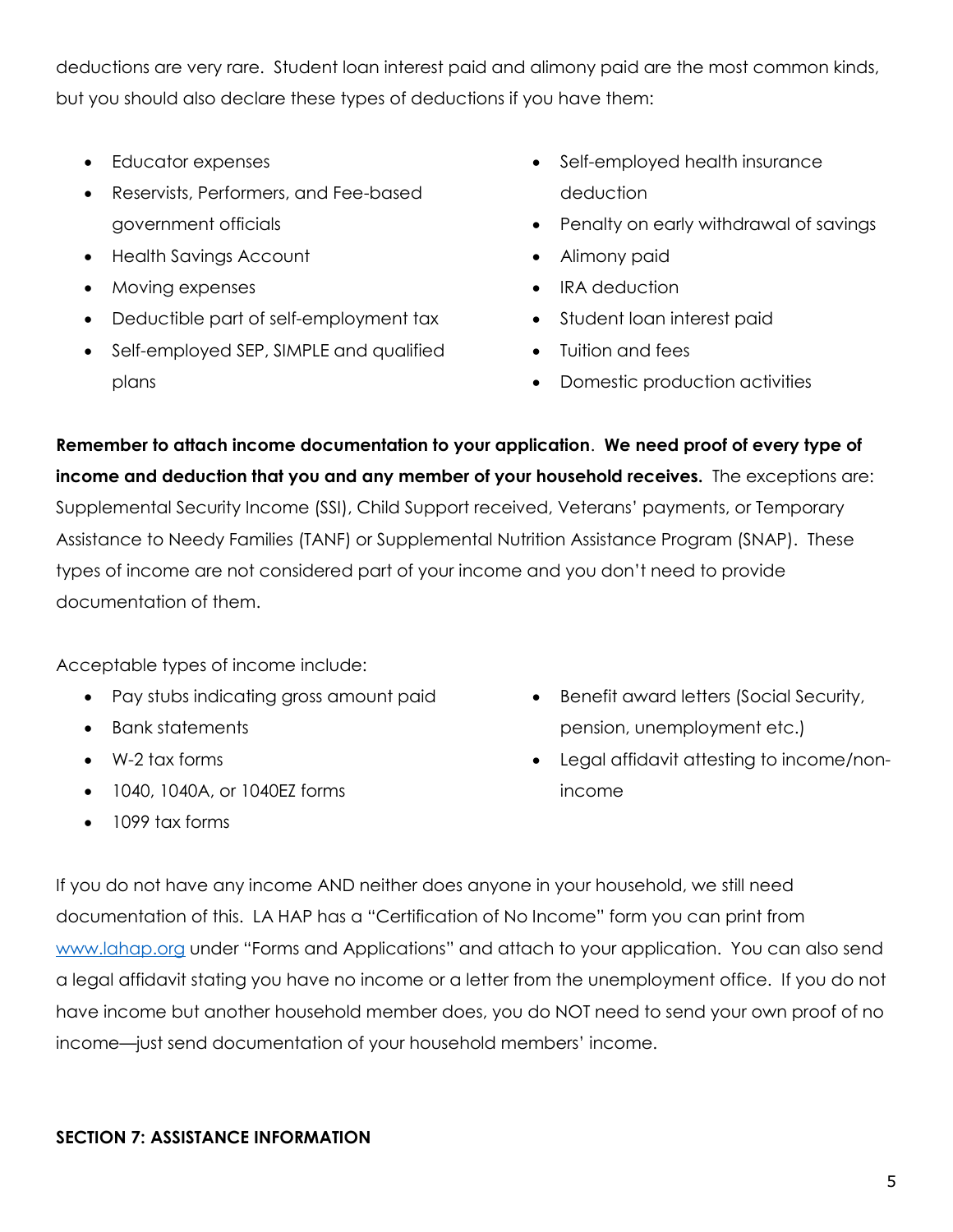**1)** If you do NOT have insurance RIGHT NOW, check the box marked "no" and skip to Section 14. (Please note: you can't use this application to sign up for insurance. Work with a case manager, a broker, or the Health Insurance Marketplace to sign up for insurance.) If you DO have insurance, check the box(es) that apply to you, for each type of policy you have.

#### **For Sections 8-13:**

- **You can skip any section or questions that ask about a type of insurance plan you don't have/aren't requesting LA HAP assistance for.**
- **You must select what type of assistance you want for each plan. Premiums are the monthly cost you pay to your insurer to keep your plan active. Copays and Deductibles are the costs you have when you go to a doctor, dentist, pharmacist, or other provider.**
- **If you are requesting premium assistance and: (1) signing up for a new health insurance plan, or (2) you are a new client, make sure you attach to your application a copy of the premium statement or invoice that shows how much your premium is.**
- **If you are signing up for a new insurance policy and don't have a Member ID, Policy Number, or Group yet, you can leave those boxes blank. But, make sure you send that information to LA HAP as soon as you have it. It should be listed on your insurance card.**

### <span id="page-5-0"></span>**SECTION 8: MEDICARE INSURANCE POLICY INFORMATION**

*Complete this section ONLY if you have Medicare.*

- **1)** Check ALL that apply.
- **2)** LIS stands for Low Income Subsidy, a program that helps Medicare clients with the cost of their prescription drug premiums, copays and/or deductibles. ALL Medicare clients applying for LA HAP need to apply for LIS first, even if you don't have a Part D plan. You can apply for LIS at [www.ssa.gov/medicare/prescriptionhelp.](file://///shp-r1-sf1/services/LA%20HAP/2016%20Online%20application/Working%20docs/www.ssa.gov/medicare/prescriptionhelp)
- *If you already know that you are receiving LIS*, you don't need to attach anything to your application. But, we may contact you if we aren't able to verify your LIS coverage using your Medicare A/B card information and ask for more documentation.
- *If you have applied for LIS but haven't heard back yet*, attach a copy of the LIS application receipt to your LA HAP application (a printout of the screen that appears when you submit your application LIS online: "Successful Submission"). It should be dated in this year.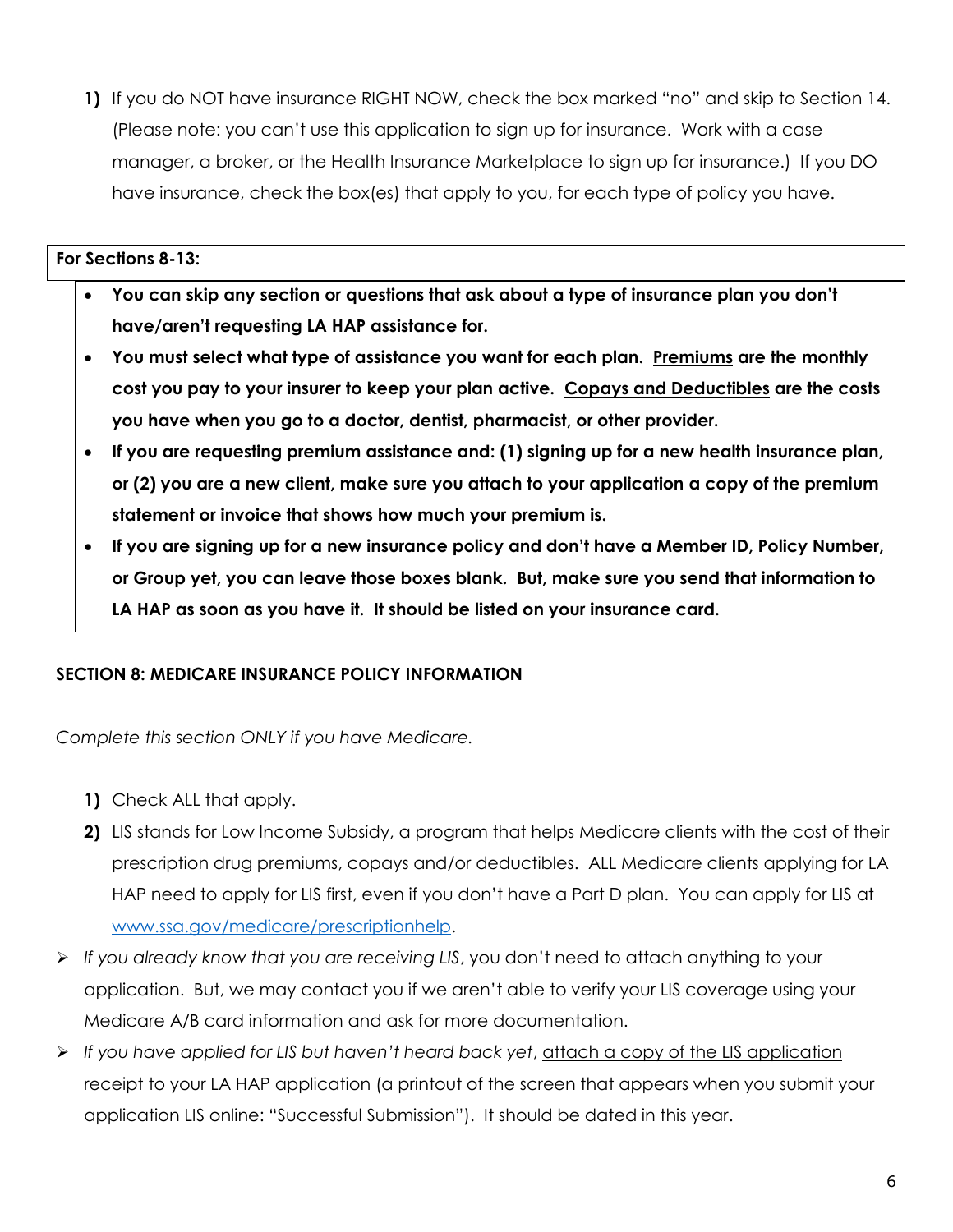*If you were denied LIS*, you should apply for it at least once every year to see if you may now be eligible. If you already got your denial letter, attach a copy of the denial letter to your LA HAP application. It should be dated in the last 12 months.

**3-5)** If you have Medicare Part B, tell us what type of assistance you are requesting. Please note that LA HAP can ONLY pay for Medicare Part B premiums if they DO NOT come out of your Social Security check. Unfortunately, for most people the premium comes out of your check automatically.

**6-10)** Answer these questions only if you have Medicare Part C.

**11)** Most Part C plans include your Part D plan and cover your prescription drugs. If this is true for you, check "Yes" and skip questions 13-16.

**13-21)** Answer these questions only if you have these types of plans.

## <span id="page-6-0"></span>**SECTION 9: MEDICARE INSURANCE PREMIUM INFORMATION**

*Complete this section ONLY if: (1) you have Medicare, AND (2) you are asking LA HAP to pay your premiums. Otherwise, check "Not applicable" in the gray box and skip this section.*

**1-9)** Tell us all the information we need to make your premium payment: who the payment is sent to, when, and how often. In question 6, keep in mind that if you are on a group health plan with one or more other people, LA HAP can only pay for the part of the premium that applies to you. Your insurance company should be able to tell you how much of the premium applies to you.

**10)** If you have any past-due premiums (premiums from past months you haven't paid yet), we cannot process your application. Make sure any past-due premiums are before you turn in your LA HAP application. If you check that you have any past-due premiums, LA HAP will have to follow up with you to find out how they will be paid.

**11-40)** Complete these questions as you completed 1-9 above for each plan you have.

## <span id="page-6-1"></span>**SECTION 10: NON-MEDICARE HEALTH INSURANCE POLICY INFORMATION**

*Complete this section if you have health insurance that's NOT Medicare. Use the same instructions from the box on Page 3 of this document.*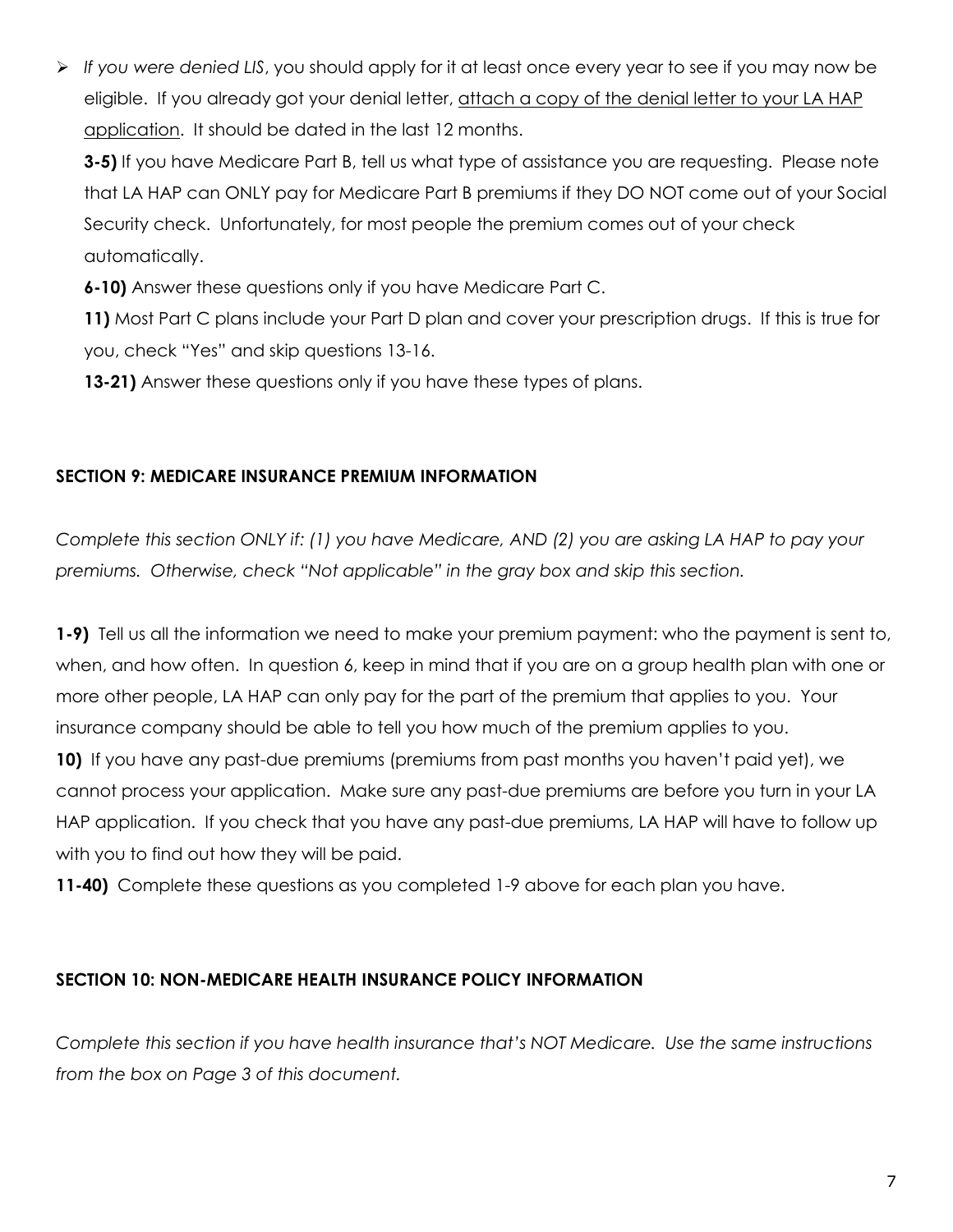#### <span id="page-7-0"></span>**SECTION 11: NON-MEDICARE HEALTH INSURANCE PREMIUM INFORMATION**

*Complete this section ONLY if: (1) you have health insurance that's NOT Medicare, AND (2) you're asking LA HAP to pay the premiums. Use the same instructions from the box on Page 3 of this document.*

### <span id="page-7-1"></span>**SECTION 12: DENTAL/VISION INSURANCE POLICY INFORMATION**

*Complete this section ONLY you have health insurance that's NOT Medicare. Use the same instructions from the box on Page 3 of this document.* 

**1)** If you have a "Combined Dental and Vision" plan, just enter the plan information in 1-6, not 8-12.

### <span id="page-7-2"></span>**SECTION 13: DENTAL/VISION INSURANCE PREMIUM INFORMATION**

*Complete this section ONLY if: (1) you have health insurance that's NOT Medicare, AND (2) you're asking LA HAP to pay the premiums. Use the same instructions from the box on Page 3 of this document. If you have a "Combined Dental and Vision" plan, you only need to enter the information in 1-10, and not repeat it in 11-20.*

### <span id="page-7-3"></span>**SECTION 14: DIAGNOSIS & MEDICATION INFORMATION**

- **1)** Running out of medication means you won't have any refills left on your prescription, and that you aren't able to ask the doctor for a new prescription because your LA HAP benefits are not active right now (i.e. your eligibility is expired, or you are a new client). If you still have a way to get medication 4 days from now, do NOT check this box.
- **2)** Tell us if you were only just diagnosed within the last few days or weeks, or if you are only just getting back into care after a long absence (about 6 months or more).
- **3)** Tell us if a doctor has ever diagnosed you with Hepatitis C, or if you have taken a Hepatitis C test that came back positive. LA HAP can help cover the cost of your HCV medication if you want to start treatment for Hepatitis. If you have been diagnosed, someone from LA HAP might reach out to you to talk about getting treatment.